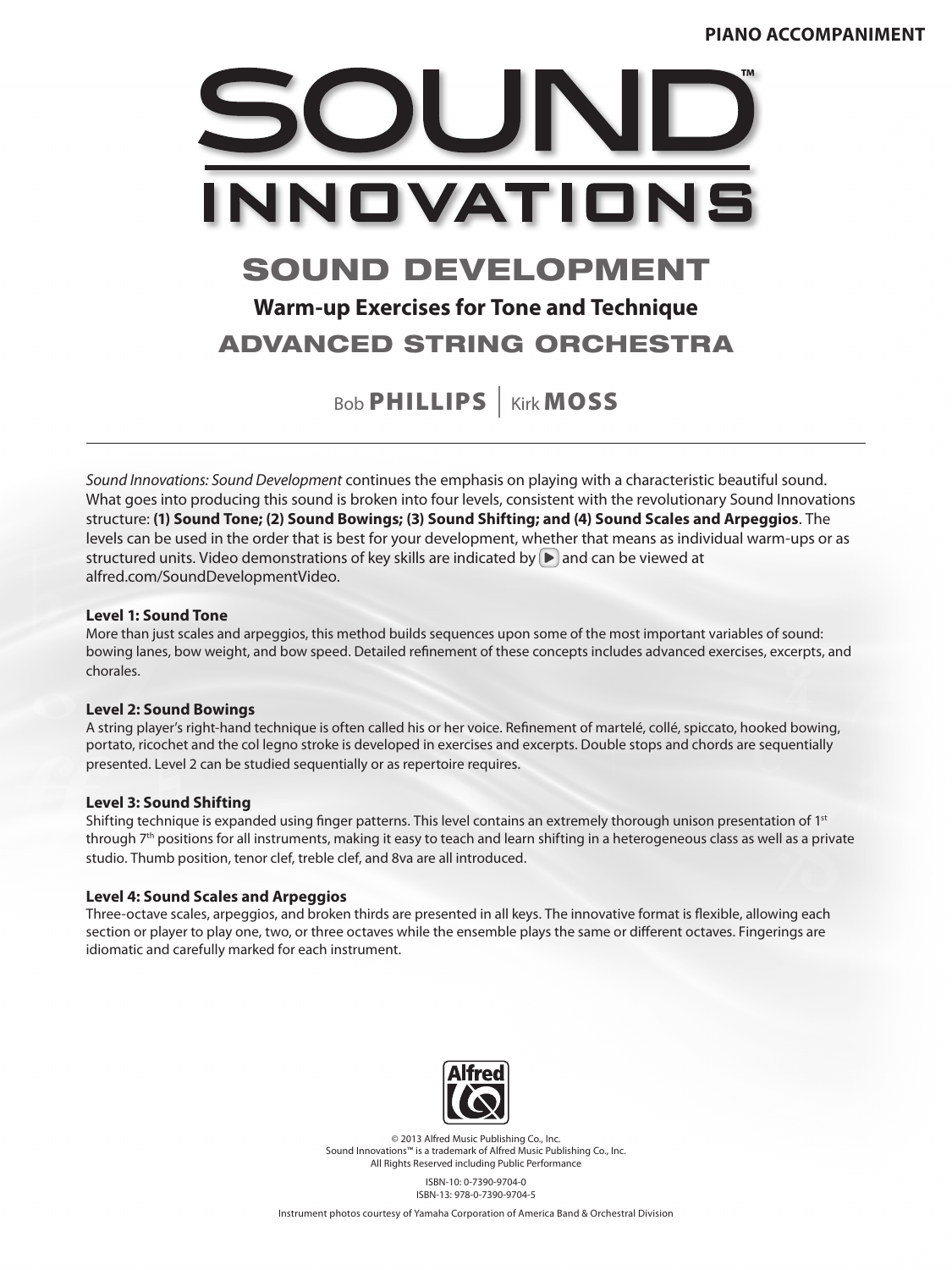

### Bow Speed

View video (Bow Speed) (Bow Division) at alfred.com/SoundDevelopmentVideo

FAST BOW SPEEDS-Practice playing medium-fast, fast, and very-fast bow speeds. 12



#### SLOW BOW SPEEDS-Practice playing medium-slow, slow, and very-slow bow speeds. Challenge: Go back and play Fast Bow Speeds and Slow Bow Speeds as one exercise. 13



**CRAWLING FROM FROG TO TIP ETUDE**—Practice crawling from the frog to the tip by using a faster bow speed on the down bows. 14



**CRAWLING FROM TIP TO FROG ETUDE**—Practice crawling from the tip to the frog by using a faster bow speed on the up bows. Challenge: Practice playing the third and fourth lines on this page as one exercise. 15

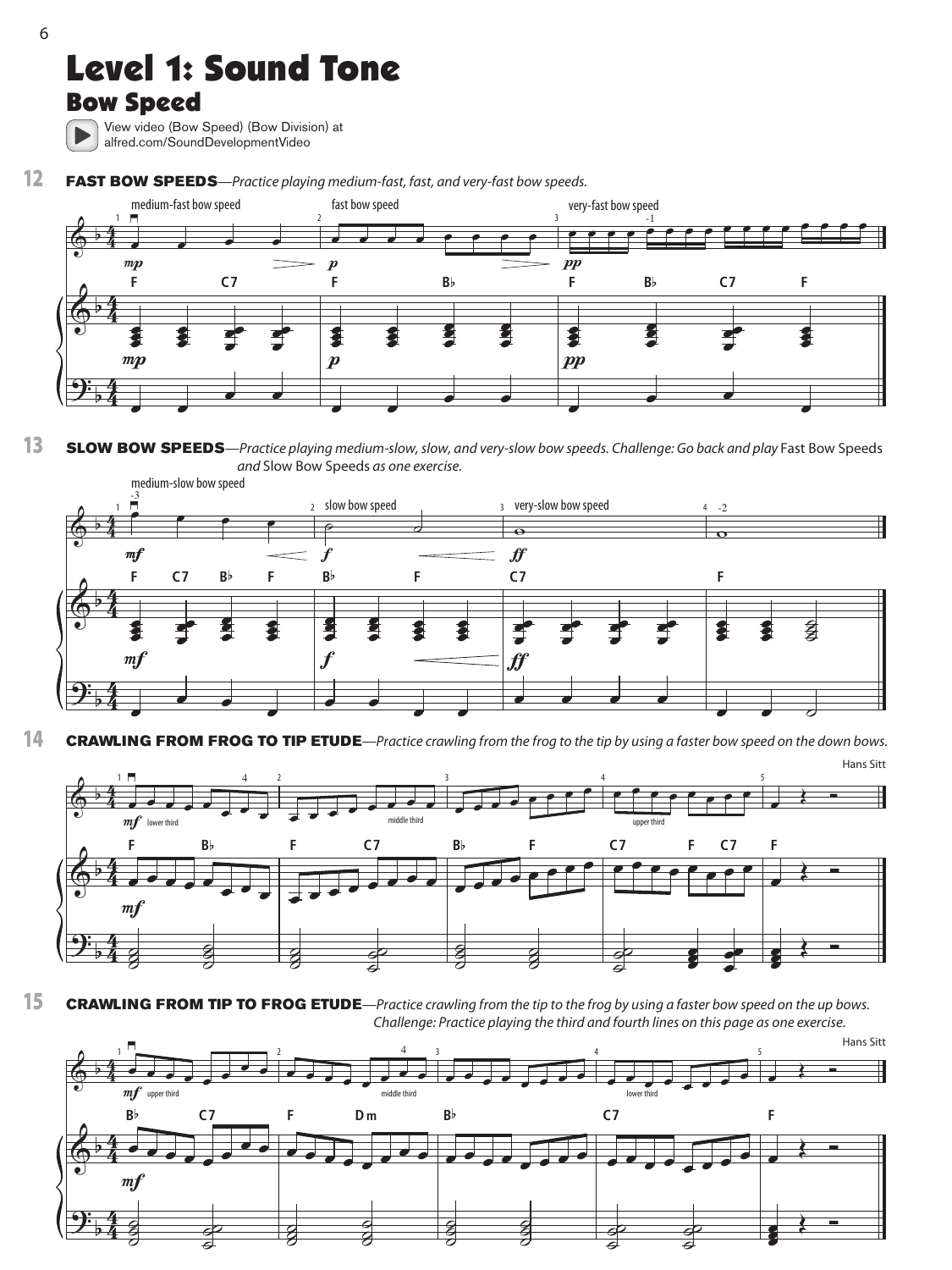# Level 2: Sound Bowings

Spiccato  $\left(\blacktriangleright\right)$  View video (Spiccato) at  $\blacksquare$ 

COLLÉ TO SPICCATO—Practice each note with a collé stroke and crawl the bow from the frog to the balance point. As you near the balance point, allow the natural spring of the bow stick to take over and transition to spiccato. 45







PRACTICE SPICCATO NEAR THE FROG: 46